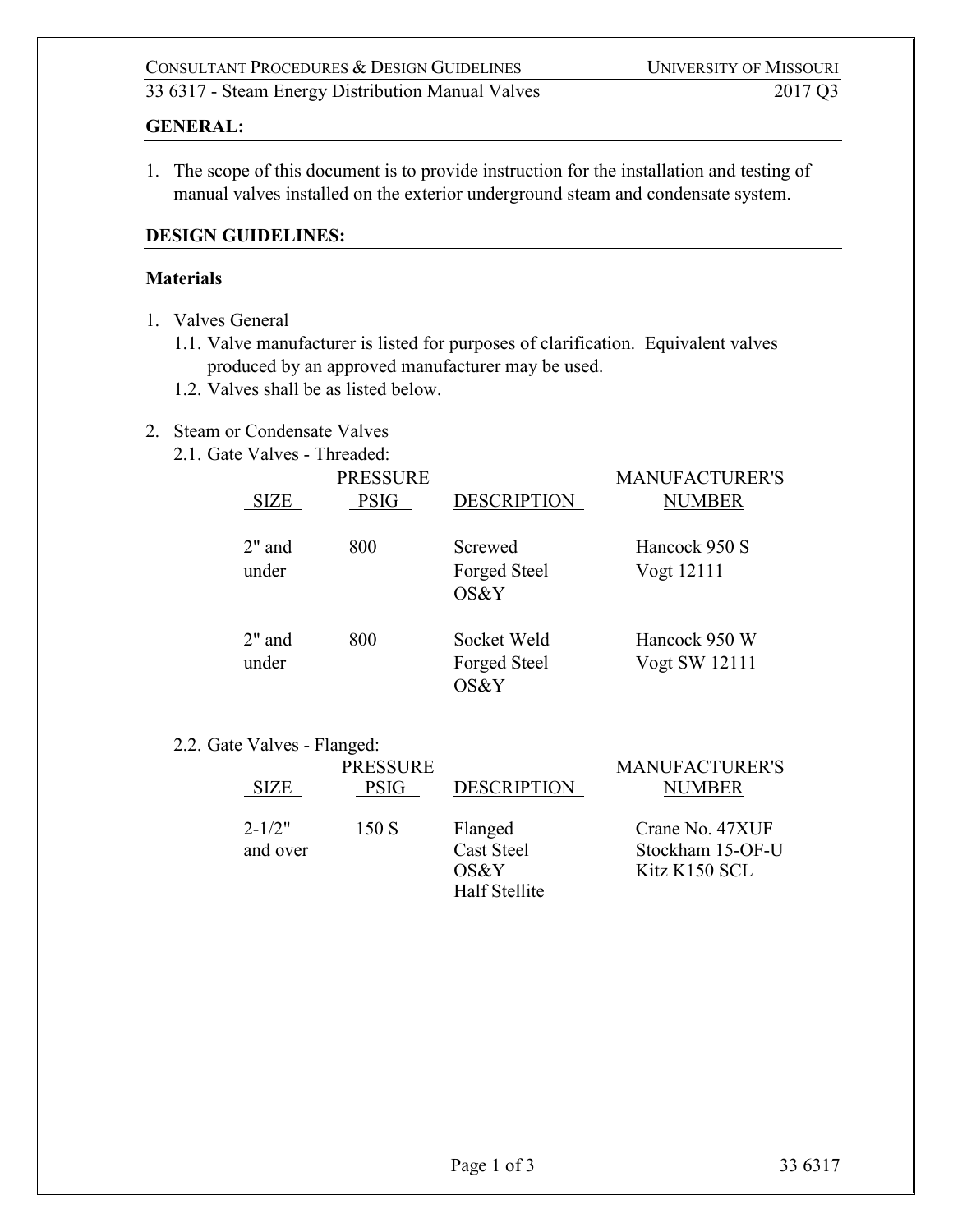# CONSULTANT PROCEDURES & DESIGN GUIDELINES<br>
33 6317 - Steam Energy Distribution Manual Valves<br>
2017 Q3

# 33 6317 - Steam Energy Distribution Manual Valves

# 2.3 Globe Valves - Threaded:

| <b>SIZE</b>        | <b>PRESSURE</b><br><b>PSIG</b> | <b>DESCRIPTION</b>                  | <b>MANUFACTURER'S</b><br><b>NUMBER</b> |
|--------------------|--------------------------------|-------------------------------------|----------------------------------------|
| $2"$ and<br>under  | 800                            | Screwed<br>Forged Steel<br>OS&Y     | Hancock 5500S<br>Vogt 12141            |
| $2$ " and<br>under | 800                            | Socket Weld<br>Forged Steel<br>OS&Y | Hancock 5500W<br>Vogt SW 12141         |

# 2.4 Check Valves - Threaded:

| <b>SIZE</b>     | <b>PRESSURE</b><br><b>PSIG</b> | <b>DESCRIPTION</b>             | MANUFACTURER'S<br><b>NUMBER</b> |
|-----------------|--------------------------------|--------------------------------|---------------------------------|
| 2" and<br>under | Class 300 Screwed              | Stainless steel<br>Swing check | Powell                          |

# 2.5 Butterfly Valves:

| <b>SIZE</b>        | <b>PRESSURE</b><br><b>PSIG</b> | <b>DESCRIPTION</b>         | <b>MANUFACTURER'S</b><br><b>NUMBER</b>     |
|--------------------|--------------------------------|----------------------------|--------------------------------------------|
| $16"$ and<br>under | 150S                           | Class $150 \log$<br>type   | Adams MAK<br>Bray Trilok<br>Velan Torqseal |
|                    |                                | ISO face to face           | Zwick Tri-Con                              |
|                    |                                | Carbon steel body          |                                            |
|                    |                                | Stainless steel disk       |                                            |
|                    |                                | Laminated graphite and     |                                            |
|                    |                                | stainless steel valve seal |                                            |

Manual gear operator with handwheel and open/close